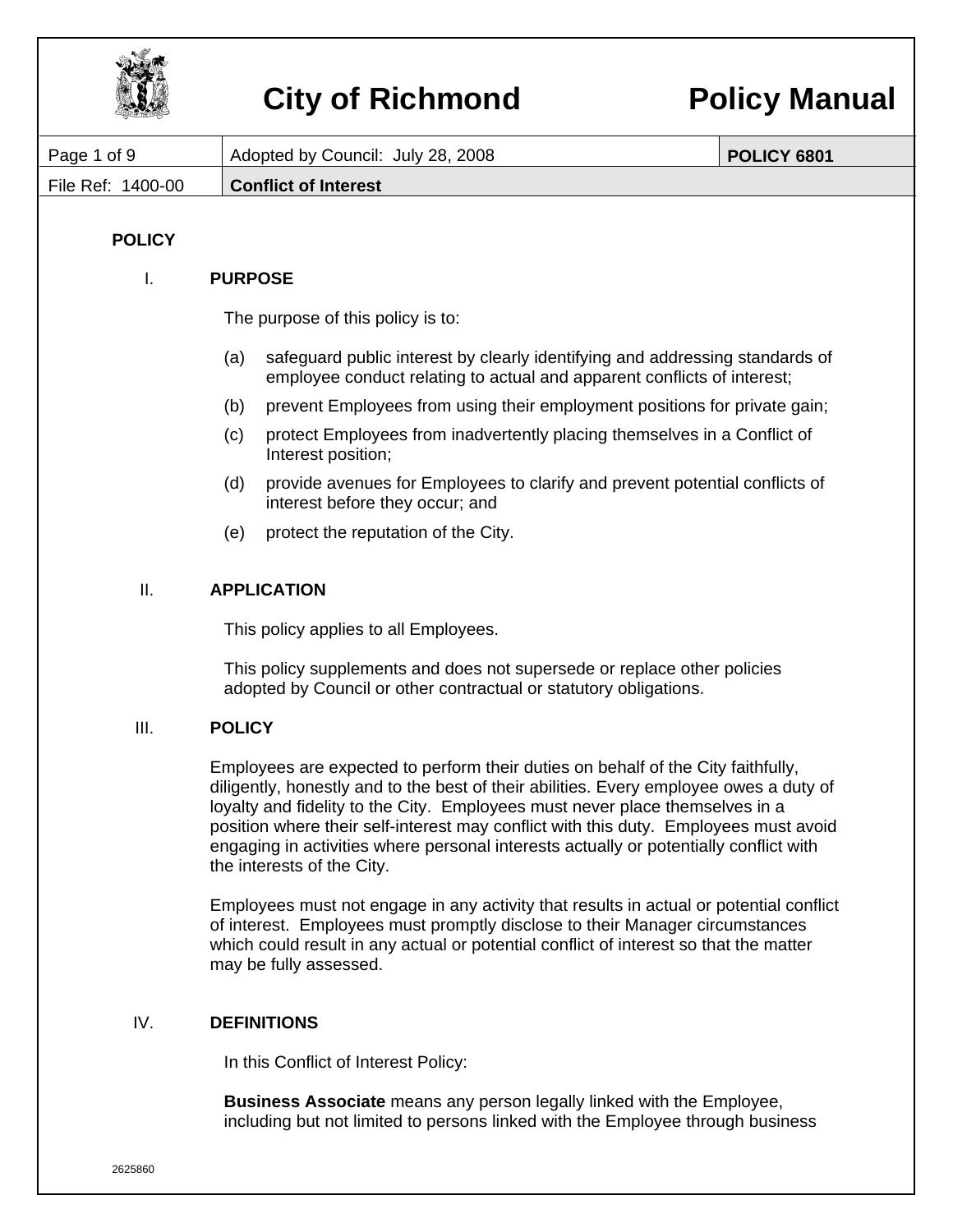| Page 2 of 9       | <b>POLICY 6801</b><br>Adopted by Council: July 28, 2008                                                                                                                                                                                                                                                                                                                                                                             |  |  |  |
|-------------------|-------------------------------------------------------------------------------------------------------------------------------------------------------------------------------------------------------------------------------------------------------------------------------------------------------------------------------------------------------------------------------------------------------------------------------------|--|--|--|
| File Ref: 1400-00 | <b>Conflict of Interest</b>                                                                                                                                                                                                                                                                                                                                                                                                         |  |  |  |
|                   | contracts, partnerships, firms, enterprises, franchises, trusts, joint ventures,<br>finances, real estate, or other for-profit legal entities or agreements;<br>City Property includes, but is not limited to, City buildings and land, equipment,<br>supplies, stores, vehicles, materials, recovered materials (salvage), technology                                                                                              |  |  |  |
|                   | resources, financial assets, information and work time;                                                                                                                                                                                                                                                                                                                                                                             |  |  |  |
|                   | City means the City of Richmond;                                                                                                                                                                                                                                                                                                                                                                                                    |  |  |  |
|                   | <b>Conflict of Interest</b> means a situation where an Employee has a private or<br>personal interest sufficient to influence or to appear to influence the objective<br>performance of his or her duties as an Employee of the City, and includes a<br>Direct or Indirect Conflict of Interest;                                                                                                                                    |  |  |  |
|                   | Direct Conflict of Interest means a situation where an Employee derives or is<br>seen to derive some financial or personal benefit or avoid financial or personal<br>loss;                                                                                                                                                                                                                                                          |  |  |  |
|                   | <b>Employee</b> means an individual employed by the City, including those on contract<br>and in a volunteer capacity, but not including elected officials;<br>Indirect Conflict of Interest means a situation where a potential pecuniary or<br>non-pecuniary benefit or avoidance of loss is experienced by a person or<br>corporation related to the Employee;<br><b>Manager</b> means a City Departmental or Divisional Manager; |  |  |  |
|                   |                                                                                                                                                                                                                                                                                                                                                                                                                                     |  |  |  |
|                   |                                                                                                                                                                                                                                                                                                                                                                                                                                     |  |  |  |
|                   | <b>Political Activity</b> includes, but is not limited to, being a candidate for elected<br>office, campaigning for a candidate for elected office, fundraising for an election<br>campaign, or promoting a political party or cause; and                                                                                                                                                                                           |  |  |  |
|                   | Relative means a person's husband, wife, children, wards, parents, brothers,<br>sisters (including foster or step), parents-in-law, brothers-in-law, sisters-in-law,<br>sons-in-law, daughters-in-law, grandparents, grandchildren, guardians, domestic<br>partner or common law spouse.                                                                                                                                            |  |  |  |
| V.                | <b>RESPONSIBILITIES</b>                                                                                                                                                                                                                                                                                                                                                                                                             |  |  |  |
|                   | (a)<br><b>Managers</b>                                                                                                                                                                                                                                                                                                                                                                                                              |  |  |  |
|                   | Managers shall make this policy available to their Employees and ensure<br>that the Employees are made fully aware of this policy. Managers shall<br>discuss the entire policy with their Employees and highlight any of the<br>rules that have particular relevance, given the nature of the Employee's<br>work.                                                                                                                   |  |  |  |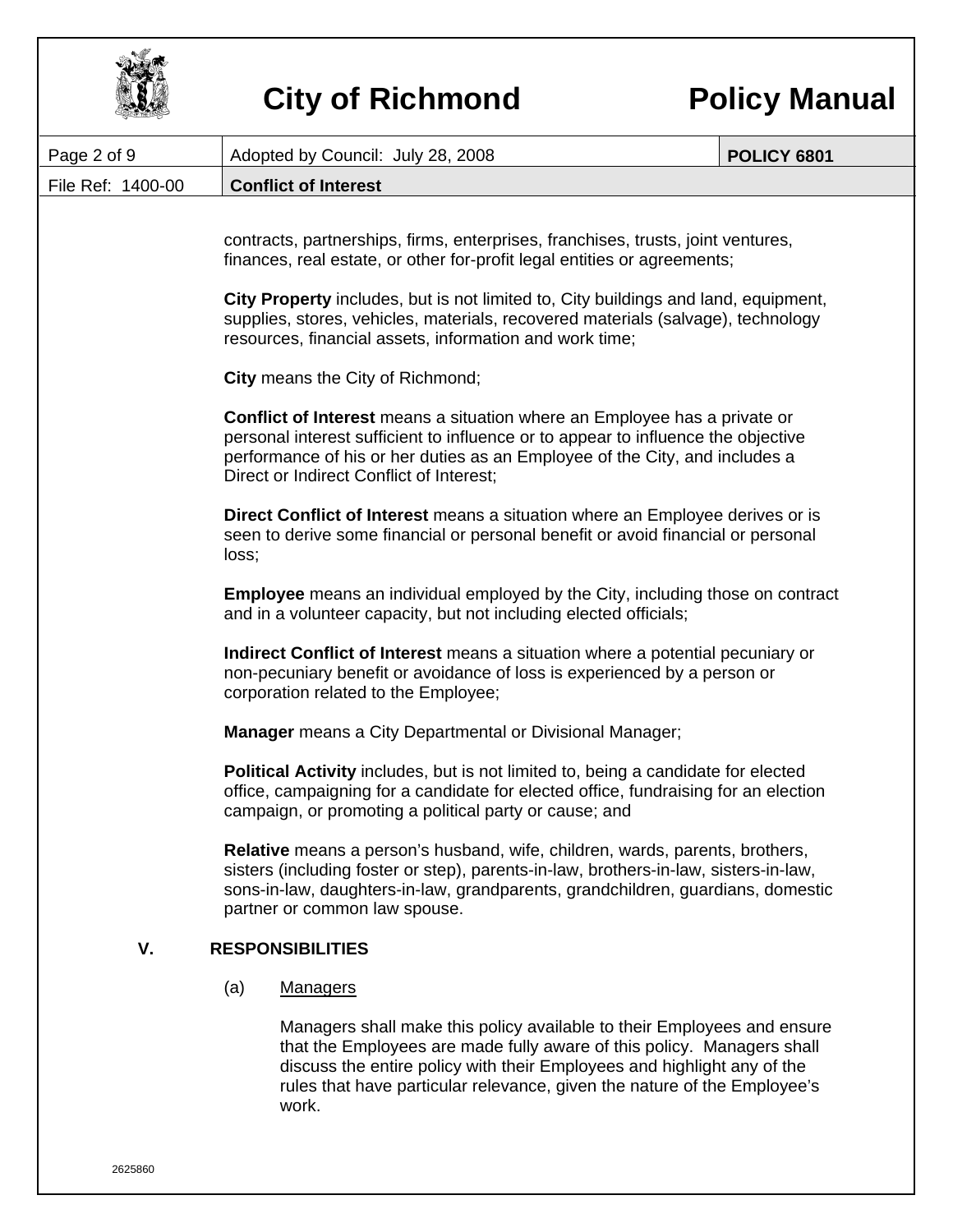| Page 3 of 9       |     | Adopted by Council: July 28, 2008                                                                                                                                                                                                                                                                                                                                                                                                                                                                                                                                                                        | <b>POLICY 6801</b> |
|-------------------|-----|----------------------------------------------------------------------------------------------------------------------------------------------------------------------------------------------------------------------------------------------------------------------------------------------------------------------------------------------------------------------------------------------------------------------------------------------------------------------------------------------------------------------------------------------------------------------------------------------------------|--------------------|
| File Ref: 1400-00 |     | <b>Conflict of Interest</b>                                                                                                                                                                                                                                                                                                                                                                                                                                                                                                                                                                              |                    |
|                   |     | Managers are required to advise senior management of any breach of<br>this policy. Upon receiving verbal or written disclosure or becoming<br>aware of an actual or potential Conflict of Interest, the Manager shall<br>determine that either no conflict exists or take reasonable steps to ensure<br>that the matter is addressed by consulting with the appropriate Human<br>Resources Manager. Failure to take immediate action by the Manager in<br>addressing Conflicts of Interest or silence is akin to condoning the Conflict<br>of Interest itself and may result in a breach of this policy. |                    |
|                   |     | The Manager and the Human Resources Manager shall determine jointly<br>the proper course of action, and shall ensure that the Conflict of Interest<br>or potential Conflict of Interest situations they are resolving are<br>documented, starting from disclosure, review and evaluation through to<br>resolution. Such documentation shall be retained in confidence at the<br>Human Resources Division.                                                                                                                                                                                                |                    |
|                   |     | It is the responsibility of departmental/divisional management to ensure<br>that each Conflict of Interest situation is investigated, and dealt with fairly<br>and consistently.                                                                                                                                                                                                                                                                                                                                                                                                                         |                    |
|                   | (b) | <b>Employees</b>                                                                                                                                                                                                                                                                                                                                                                                                                                                                                                                                                                                         |                    |
|                   |     | Employees are required to read, clarify and confirm their understanding,<br>and comply with this policy.                                                                                                                                                                                                                                                                                                                                                                                                                                                                                                 |                    |
|                   |     | Employees have a duty to report under this policy, and shall immediately<br>and fully disclose in writing or verbally to their Manager if they are in a<br>Conflict of Interest or potential Conflict of Interest.                                                                                                                                                                                                                                                                                                                                                                                       |                    |
|                   |     | In the case of the Chief Administrative Officer, disclosure shall be made in<br>writing to the Council of the City.                                                                                                                                                                                                                                                                                                                                                                                                                                                                                      |                    |
|                   |     | In addition to self-disclosure, Employees are required to advise<br>management of any potential breach of this policy by others.                                                                                                                                                                                                                                                                                                                                                                                                                                                                         |                    |
| VI.               |     | <b>VIOLATION OF POLICY AND CONSEQUENCES</b>                                                                                                                                                                                                                                                                                                                                                                                                                                                                                                                                                              |                    |
|                   |     | Violation of this policy, including failure to disclose a Conflict of Interest, may<br>result in disciplinary and/or remedial action. The City will determine the<br>appropriate consequence(s) for breach which may include, but are not limited to<br>the following:                                                                                                                                                                                                                                                                                                                                   |                    |
|                   | ٠   | the Employee is instructed to divest himself or herself of the outside interest;                                                                                                                                                                                                                                                                                                                                                                                                                                                                                                                         |                    |

the Employee is instructed to cease the action resulting in the breach of the Conflict of Interest Policy;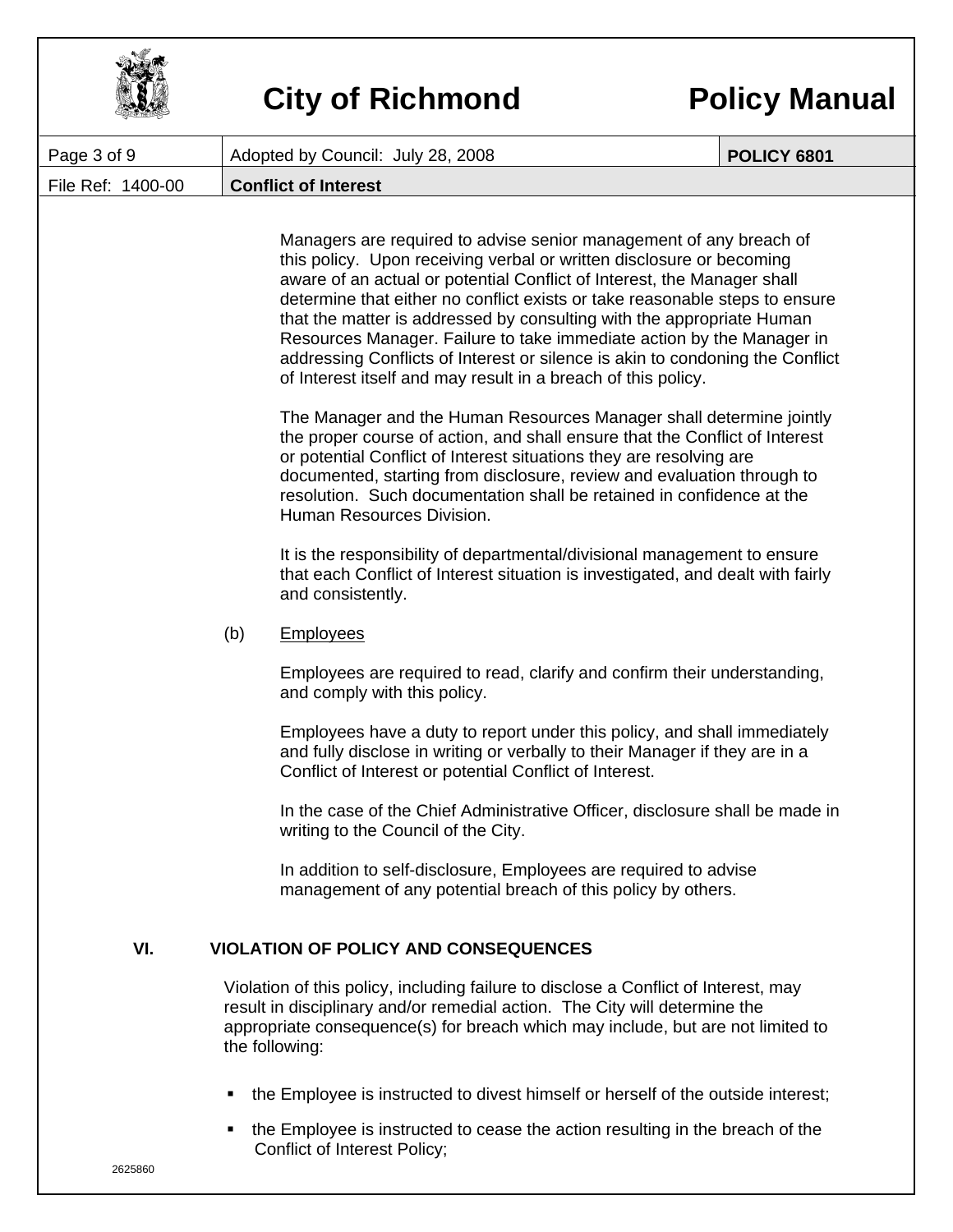

| Page 4 of 9       | Adopted by Council: July 28, 2008                                                                                                                                                                                                                                                                                              | <b>POLICY 6801</b> |  |  |  |
|-------------------|--------------------------------------------------------------------------------------------------------------------------------------------------------------------------------------------------------------------------------------------------------------------------------------------------------------------------------|--------------------|--|--|--|
| File Ref: 1400-00 | <b>Conflict of Interest</b>                                                                                                                                                                                                                                                                                                    |                    |  |  |  |
|                   | the Employee is subject to disciplinary action up to and including termination<br>٠<br>of employment;                                                                                                                                                                                                                          |                    |  |  |  |
|                   | the Employee is reassigned to other duties pending further investigation;<br>Е                                                                                                                                                                                                                                                 |                    |  |  |  |
|                   | the City may seek to recover losses;<br>٠                                                                                                                                                                                                                                                                                      |                    |  |  |  |
|                   | commencement of civil action or, if applicable, consideration of criminal<br>п<br>prosecution.                                                                                                                                                                                                                                 |                    |  |  |  |
| VII.              | <b>RECOGNIZING CONFLICTS OF INTEREST</b>                                                                                                                                                                                                                                                                                       |                    |  |  |  |
|                   | Employees must conduct themselves at all times in accordance with the highest<br>ethical standards and in a manner which will withstand the closest scrutiny. As<br>each situation depends on its particular facts, the following is not an exhaustive<br>list, but rather provides examples of obvious conflicts of interest: |                    |  |  |  |
|                   | 1.<br>Receiving Meals, Refreshments, Entertainment or Gifts                                                                                                                                                                                                                                                                    |                    |  |  |  |
|                   | An Employee may accept customary business hospitality, such as<br>meals, refreshments, entertainment or gifts with full knowledge of his or<br>her Manager, provided that:                                                                                                                                                     |                    |  |  |  |
|                   | it is a normal exchange of hospitality;<br>٠                                                                                                                                                                                                                                                                                   |                    |  |  |  |
|                   | it is a token exchanged as part of protocol;<br>п                                                                                                                                                                                                                                                                              |                    |  |  |  |
|                   | it is a normal presentation made to the person for participating in<br>٠<br>public functions;                                                                                                                                                                                                                                  |                    |  |  |  |
|                   | it is not lavish or extravagant under the circumstances; and<br>п                                                                                                                                                                                                                                                              |                    |  |  |  |
|                   | it is infrequent.                                                                                                                                                                                                                                                                                                              |                    |  |  |  |
|                   | It is the personal responsibility of each Employee to ensure that the<br>acceptance of such meals, refreshments, entertainment or gifts is<br>proper and could not reasonably be construed in any way as an attempt<br>by the offering party to secure favourable treatment.                                                   |                    |  |  |  |
|                   | 2.<br>Commission, Reward or Benefit                                                                                                                                                                                                                                                                                            |                    |  |  |  |
|                   | An Employee shall not accept or offer or agree to accept a commission,<br>reward, advantage or benefit of any kind from any person dealing with<br>the City, either on his or her own behalf or through a Relative or other<br>person, for his or her own benefit.                                                             |                    |  |  |  |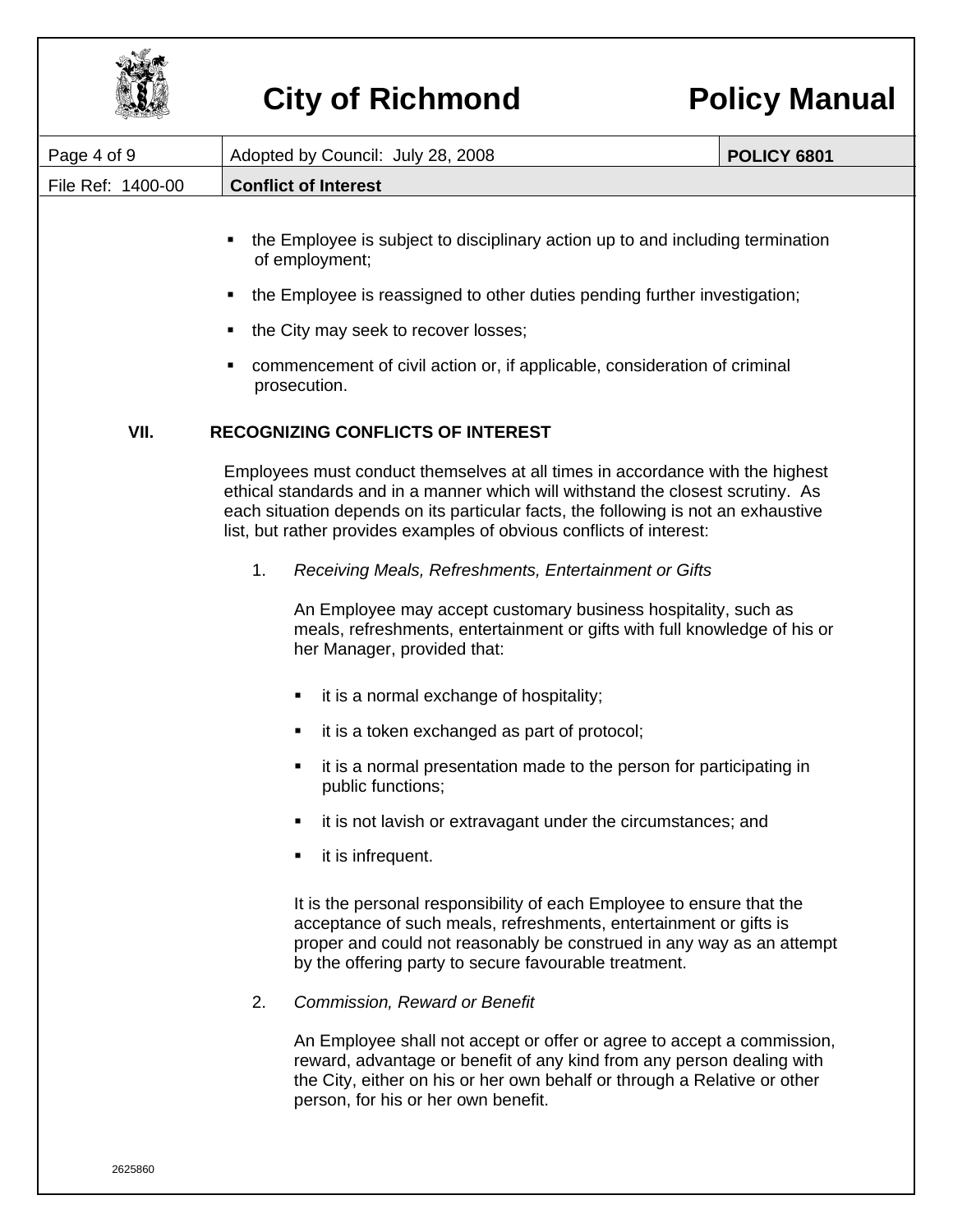

| Page 5 of 9       | Adopted by Council: July 28, 2008                                                                                                                                                                                                                                                                                         |                                                                                                                                                                                                                                                                                                                                                     | <b>POLICY 6801</b> |  |
|-------------------|---------------------------------------------------------------------------------------------------------------------------------------------------------------------------------------------------------------------------------------------------------------------------------------------------------------------------|-----------------------------------------------------------------------------------------------------------------------------------------------------------------------------------------------------------------------------------------------------------------------------------------------------------------------------------------------------|--------------------|--|
| File Ref: 1400-00 | <b>Conflict of Interest</b>                                                                                                                                                                                                                                                                                               |                                                                                                                                                                                                                                                                                                                                                     |                    |  |
|                   | 3.<br><b>Outside Interest</b>                                                                                                                                                                                                                                                                                             |                                                                                                                                                                                                                                                                                                                                                     |                    |  |
|                   | During working hours, employees are expected to devote their full time<br>and attention to the business affairs of the City. An Employee shall not<br>engage in any outside employment (including acting as a consultant for a<br>third party that is undertaking projects in the City), business or undertaking<br>that: |                                                                                                                                                                                                                                                                                                                                                     |                    |  |
|                   | ٠                                                                                                                                                                                                                                                                                                                         | conflicts with his or her duties as an Employee;                                                                                                                                                                                                                                                                                                    |                    |  |
|                   | ٠<br>position as an Employee;                                                                                                                                                                                                                                                                                             | causes the Employee to gain benefits as a result of his or her                                                                                                                                                                                                                                                                                      |                    |  |
|                   | ٠<br>Employee; or                                                                                                                                                                                                                                                                                                         | influences or affects the carrying out of his or her duties as an                                                                                                                                                                                                                                                                                   |                    |  |
|                   | ٠<br>terms of employment.                                                                                                                                                                                                                                                                                                 | involves the use of City Property. An Employee's use of City<br>Property for personal convenience or profit not associated with the<br>official discharge of duties, may be a potential Conflict of Interest<br>unless the property is available for use by the general public<br>generally, or the property is made available under City policy or |                    |  |
|                   | An Employee shall not represent, nor contract to, nor lobby on behalf of<br>any private interest in dealing with the City.                                                                                                                                                                                                |                                                                                                                                                                                                                                                                                                                                                     |                    |  |
|                   | A Conflict of Interest exists when:                                                                                                                                                                                                                                                                                       |                                                                                                                                                                                                                                                                                                                                                     |                    |  |
|                   | ٠<br>better interest of the City;                                                                                                                                                                                                                                                                                         | the Employee's ability/judgment is influenced by his or her own<br>personal interest or the interest of third parties against the                                                                                                                                                                                                                   |                    |  |
|                   | ٠                                                                                                                                                                                                                                                                                                                         | the Employee's outside interest interferes with his or her ability<br>to perform work for the City;                                                                                                                                                                                                                                                 |                    |  |
|                   | ٠<br>without authorization;                                                                                                                                                                                                                                                                                               | the Employee uses City Property for his or her outside interest                                                                                                                                                                                                                                                                                     |                    |  |
|                   | ٠<br>within their department;                                                                                                                                                                                                                                                                                             | the Employee's outside interest involves the performance of<br>work requiring the inspection/approval of another Employee                                                                                                                                                                                                                           |                    |  |
|                   | ٠                                                                                                                                                                                                                                                                                                                         | the Employee's outside interest is directly or indirectly<br>represented as being work representing the City;                                                                                                                                                                                                                                       |                    |  |
|                   | ٠                                                                                                                                                                                                                                                                                                                         | the Employee's outside interest involves work that is in direct<br>competition with services offered by the City;                                                                                                                                                                                                                                   |                    |  |
|                   | ٠                                                                                                                                                                                                                                                                                                                         | the Employee gains an unfair advantage over others in the<br>conducting of business with the City;                                                                                                                                                                                                                                                  |                    |  |
|                   |                                                                                                                                                                                                                                                                                                                           | the Employee's actions in his capacity of Employee affect or<br>appear to affect the interest of the Employee's other employers                                                                                                                                                                                                                     |                    |  |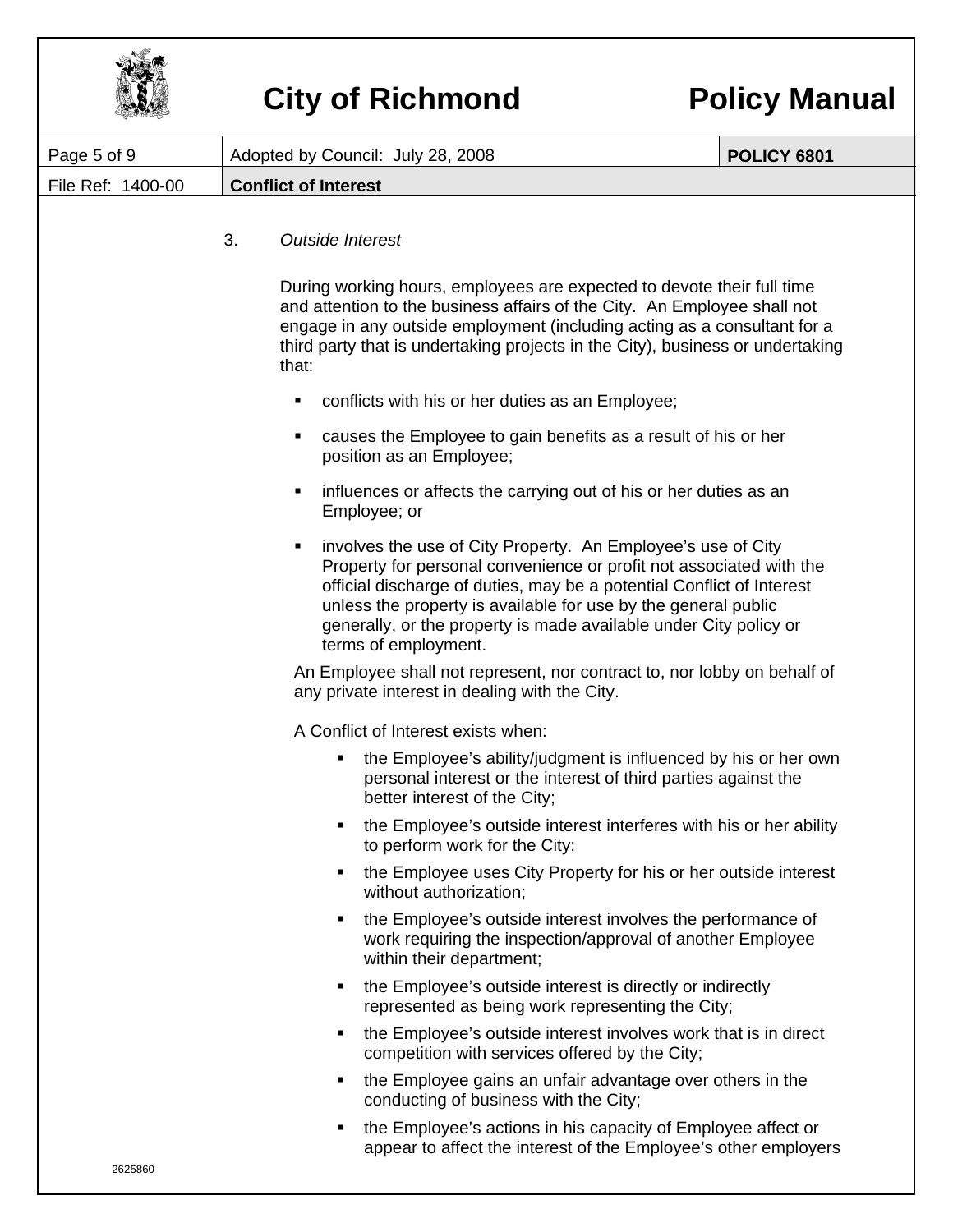

| Page 6 of 9       | Adopted by Council: July 28, 2008 |                                                                                                                                                                                                                                                                                                                                                                                          | <b>POLICY 6801</b> |
|-------------------|-----------------------------------|------------------------------------------------------------------------------------------------------------------------------------------------------------------------------------------------------------------------------------------------------------------------------------------------------------------------------------------------------------------------------------------|--------------------|
| File Ref: 1400-00 | <b>Conflict of Interest</b>       |                                                                                                                                                                                                                                                                                                                                                                                          |                    |
|                   |                                   | or private clients in a way which enhances the personal interest<br>of the Employee;<br>The Employee receives additional compensation for performing<br>٠                                                                                                                                                                                                                                |                    |
|                   |                                   | City duties from a third party external to the City; or<br>The Employee's performance of City duties is influenced by<br>offers of future employment.                                                                                                                                                                                                                                    |                    |
|                   |                                   | While it is not the City's desire to interfere with the non-work hours of an<br>Employee, the City may prohibit outside employment that causes the<br>Employee to be in a Conflict of Interest.                                                                                                                                                                                          |                    |
|                   | 4.                                | <b>Financial Interest</b>                                                                                                                                                                                                                                                                                                                                                                |                    |
|                   |                                   | An Employee who has financial interest in a City contract, sale or other<br>business transaction or has relatives, friends or Business Associates<br>with such interest, is required to declare the relationship in writing to his<br>or her Manager, and shall not represent or advise the City in such<br>transactions.                                                                |                    |
|                   | 5.                                | <b>Preferential Treatment</b>                                                                                                                                                                                                                                                                                                                                                            |                    |
|                   |                                   | An Employee shall not give or appear to give preferential treatment to<br>any Relatives, friends or Business Associates or to anyone else that<br>would advance the Employee's personal interests.                                                                                                                                                                                       |                    |
|                   | 6.                                | <b>Confidential Information</b>                                                                                                                                                                                                                                                                                                                                                          |                    |
|                   |                                   | An Employee shall not use confidential or privileged information of the<br>City to advance his or her personal interest or the interests of others.<br>Access to confidential information should be on a "need to know" basis<br>i.e., confidential information is shared only with those whose job duties<br>require that they need to know the information.                            |                    |
|                   | 7.                                | <b>Post-Employment Conflict of Interest</b>                                                                                                                                                                                                                                                                                                                                              |                    |
|                   |                                   | An Employee shall not act, after he or she leaves the employ of the<br>City, in such a manner as to take improper advantage of their previous<br>office. Actions negatively impacting the City as a result of information<br>gained during an Employee's former employment with the City may be<br>pursued to the full extent of the law. Each situation will be reviewed<br>separately. |                    |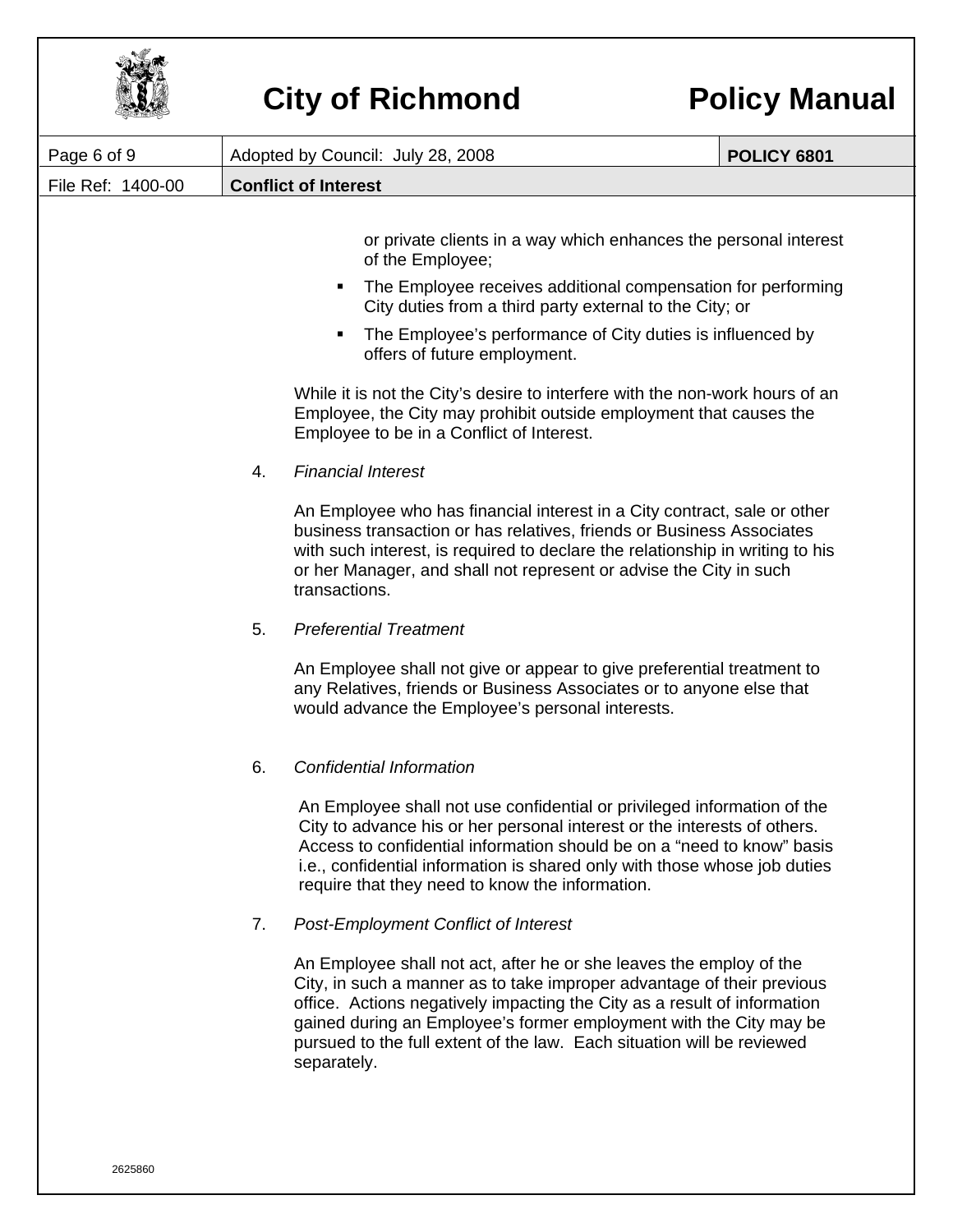

| Page 7 of 9       | Adopted by Council: July 28, 2008                                                                                                                                                                                                                                                                                                                                                       | <b>POLICY 6801</b>                                                                                                                                                                                                                                                                                                                                                                                                                                                                                                                                                                         |  |  |
|-------------------|-----------------------------------------------------------------------------------------------------------------------------------------------------------------------------------------------------------------------------------------------------------------------------------------------------------------------------------------------------------------------------------------|--------------------------------------------------------------------------------------------------------------------------------------------------------------------------------------------------------------------------------------------------------------------------------------------------------------------------------------------------------------------------------------------------------------------------------------------------------------------------------------------------------------------------------------------------------------------------------------------|--|--|
| File Ref: 1400-00 | <b>Conflict of Interest</b>                                                                                                                                                                                                                                                                                                                                                             |                                                                                                                                                                                                                                                                                                                                                                                                                                                                                                                                                                                            |  |  |
|                   | <b>Purchasing Conflict of Interest</b><br>8.                                                                                                                                                                                                                                                                                                                                            |                                                                                                                                                                                                                                                                                                                                                                                                                                                                                                                                                                                            |  |  |
|                   |                                                                                                                                                                                                                                                                                                                                                                                         | An Employee who has a direct or indirect financial interest in a supplier<br>doing business with the City, other than an insignificant investment in a<br>publicly-held company, is considered to be in a Conflict of Interest and<br>shall declare the Conflict of Interest to his or her Manager. An<br>Employee may not be involved in the placement of City business with a<br>company owned or controlled by an Employee or relative; the Manager<br>must make arrangements to clearly exclude the Employee from<br>participating or influencing the applicable purchasing decisions. |  |  |
|                   | An Employee may not make a personal bid on the purchase of City<br>Property or goods, except when these are also offered to the general<br>public.                                                                                                                                                                                                                                      |                                                                                                                                                                                                                                                                                                                                                                                                                                                                                                                                                                                            |  |  |
|                   | An Employee shall not accept discounts/rebates on personal purchases<br>from suppliers having an existing business relationship with the City,<br>unless it is the general practice of those suppliers to offer the same<br>discounts/rebates to employer groups including, but not limited to, the<br>City.                                                                            |                                                                                                                                                                                                                                                                                                                                                                                                                                                                                                                                                                                            |  |  |
|                   | An Employee shall not purchase goods and services through the City<br>for personal use, unless specifically allowed by Council as in the<br>purchase of a personal computer to improve the productivity of City<br>business activities.                                                                                                                                                 |                                                                                                                                                                                                                                                                                                                                                                                                                                                                                                                                                                                            |  |  |
|                   | 9.<br><b>Employment of Relatives</b>                                                                                                                                                                                                                                                                                                                                                    |                                                                                                                                                                                                                                                                                                                                                                                                                                                                                                                                                                                            |  |  |
|                   | The City may employ a Relative of an existing Employee if the Relative<br>is the best qualified candidate for the position, subject to any applicable<br>collective agreement provisions and subject to this Policy.                                                                                                                                                                    |                                                                                                                                                                                                                                                                                                                                                                                                                                                                                                                                                                                            |  |  |
|                   | It is not the intention of this Policy to unduly restrict or enhance<br>employment opportunities with the City based on family relationships.<br>However, the City will not employ, appoint, transfer or promote a<br>Relative of a current employee where the action will result in the risk or<br>real or potential conflict of interest. Such conflicts may occur where<br>there is: |                                                                                                                                                                                                                                                                                                                                                                                                                                                                                                                                                                                            |  |  |
|                   | any undue influence exercised directly or indirectly on the<br>٠<br>selection and hiring process<br>direct or indirect supervisory relationship<br>п<br>the ability of one family member to influence or exert financial or<br>٠<br>administrative control over another.                                                                                                                |                                                                                                                                                                                                                                                                                                                                                                                                                                                                                                                                                                                            |  |  |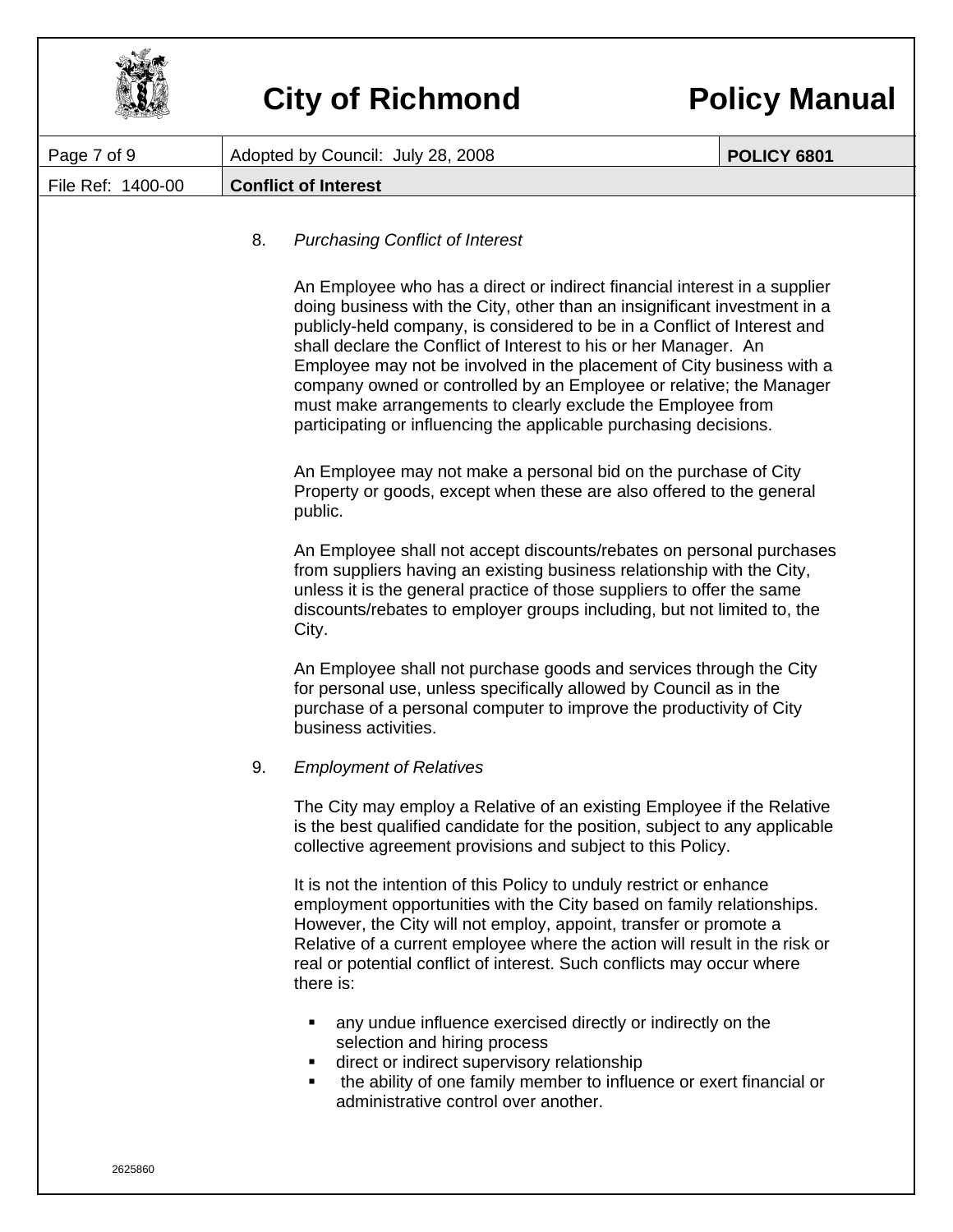

| Page 8 of 9       | Adopted by Council: July 28, 2008                                                                                                                                                                                                                                                                                                                  | <b>POLICY 6801</b>                                                                                                                                                                                                             |  |  |
|-------------------|----------------------------------------------------------------------------------------------------------------------------------------------------------------------------------------------------------------------------------------------------------------------------------------------------------------------------------------------------|--------------------------------------------------------------------------------------------------------------------------------------------------------------------------------------------------------------------------------|--|--|
| File Ref: 1400-00 | <b>Conflict of Interest</b>                                                                                                                                                                                                                                                                                                                        |                                                                                                                                                                                                                                |  |  |
|                   | Human Resources.                                                                                                                                                                                                                                                                                                                                   | The determination of whether the employment of Relatives results in real<br>conflict or that potential conflict exists will be made on a case by case<br>basis by the appropriate Manager in consultation with the Director of |  |  |
|                   | Candidates and Employees who are or become related to each other<br>while employed by the City are required to advise the City of the<br>relationship at the earliest reasonable opportunity.                                                                                                                                                      |                                                                                                                                                                                                                                |  |  |
|                   | 10.<br><b>Political Activity</b>                                                                                                                                                                                                                                                                                                                   |                                                                                                                                                                                                                                |  |  |
|                   | An Employee shall not run for election or be nominated to run for Mayor<br>or City Councillor without first taking a leave of absence without pay as<br>required by Section 67 of the Local Government Act.                                                                                                                                        |                                                                                                                                                                                                                                |  |  |
|                   | An Employee shall not run for elected office provincially or federally if a<br>Conflict of Interest exists between running and the Employee's<br>responsibilities to the City.                                                                                                                                                                     |                                                                                                                                                                                                                                |  |  |
|                   | Further, an Employee shall not actively campaign for election funds for a<br>candidate for elected office with the City of Richmond. Further, no<br>campaigning for any election funds may be conducted during working<br>hours.                                                                                                                   |                                                                                                                                                                                                                                |  |  |
|                   | 11.<br>Harm to Business or Reputation:                                                                                                                                                                                                                                                                                                             |                                                                                                                                                                                                                                |  |  |
|                   | Employees must refrain from engaging in conduct that could adversely<br>affect the City's business or reputation. Such conduct may include but is<br>not limited to:                                                                                                                                                                               |                                                                                                                                                                                                                                |  |  |
|                   | i. publicly criticizing the City, its management or its employees; or                                                                                                                                                                                                                                                                              |                                                                                                                                                                                                                                |  |  |
|                   | ii. engaging in criminal conduct or other conduct that could harm the<br>City's business or reputation.                                                                                                                                                                                                                                            |                                                                                                                                                                                                                                |  |  |
| VIII.             | <b>DISCLOSURE, REVIEW AND EVALUATION</b>                                                                                                                                                                                                                                                                                                           |                                                                                                                                                                                                                                |  |  |
|                   | Upon disclosure of a Conflict of Interest by an employee, the city will take<br>appropriate steps to protect against any actual or potential conflict of interest.<br>Such steps may include:                                                                                                                                                      |                                                                                                                                                                                                                                |  |  |
|                   | i. requiring the employee to refrain from involvement in any decisions<br>made by the City regarding its dealing with the person, business or<br>enterprise giving rise to the conflict; or<br>ii. requiring the Employee to refrain from any involvement in any<br>dealings on behalf of the City with such person, business or<br>enterprise; or |                                                                                                                                                                                                                                |  |  |